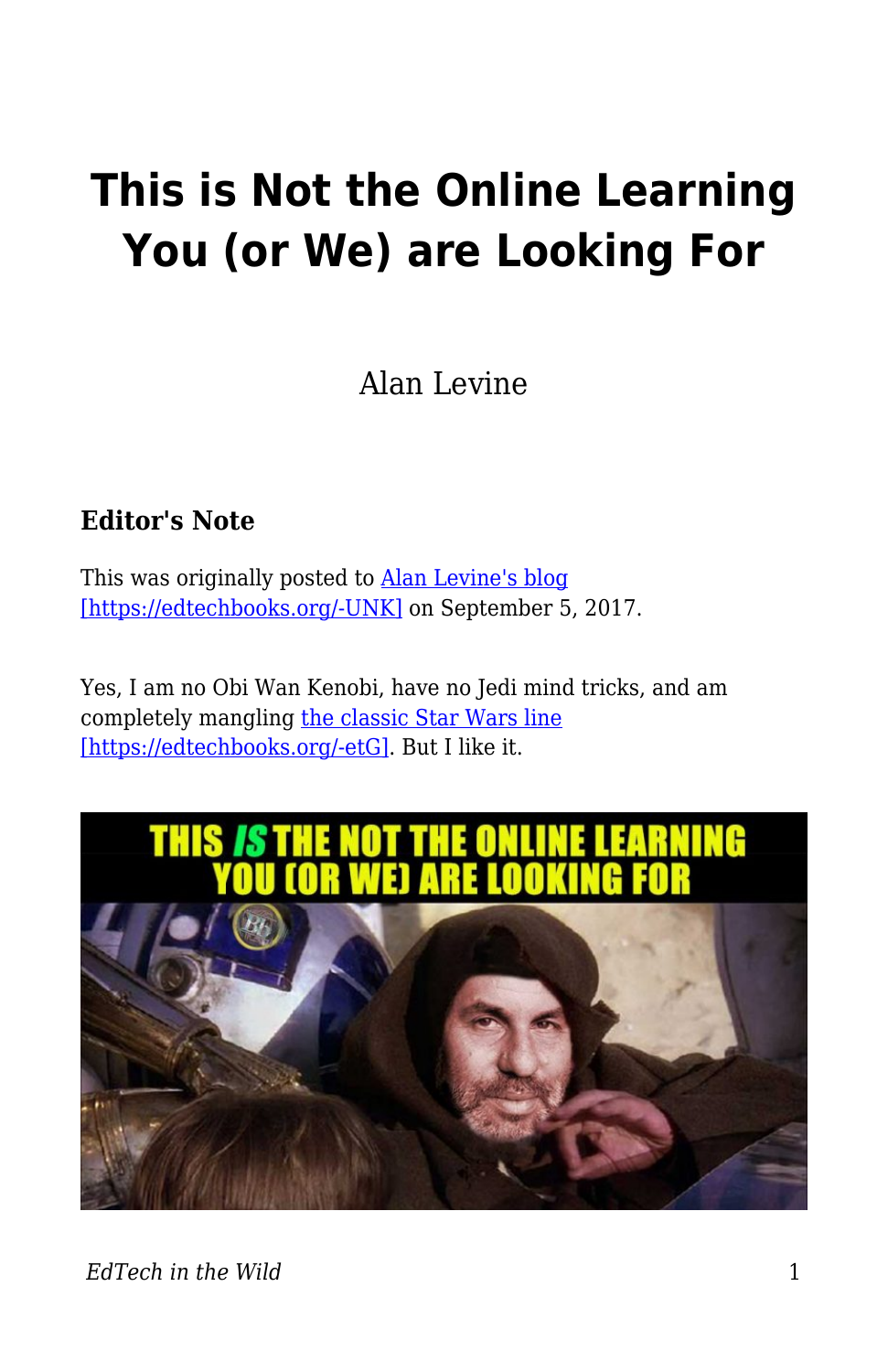In the notification letter I received last month for the institution I am adjunct teaching for (remotely) this semester, there was an offer to complete a New Faculty Orientation that was delivered online. That's considerate of my case of not being able to come to campus. There was even a \$75 incentive, which to me is a nice touch.

I've flipped and flopped and flooped about writing about this experience, which was rather dismal, as it is my employer. But my educator conscience is deeply bothered.

So this online orientation was delivered through the LMS, Blackboard Learn. While I may have a reflex to bash the LMS, I've not seen the inside of one in a long time, and maybe never as a student.

While in total [critical agreement with Sean Michael Morris](http://digitallearning.middcreate.net/instructional-design/reading-the-lms-against-the-backdrop-of-critical-pedagogy-part-one/) [\[https://edtechbooks.org/-ViA\]](http://digitallearning.middcreate.net/instructional-design/reading-the-lms-against-the-backdrop-of-critical-pedagogy-part-one/), I'd say the design of such systems has a significant impact on the courses it pops out, somewhere behind all this is a person, an educator, maybe an instructional designer making choices about how to assemble them. And if they are good, they ought to be able to do some creative end arounds within the arcane structures there.

Again, my main complaint is not the dreaded LMS, but when I see this screen (it was a browser tab I left open and came back a day later), I have to scream that there is absolutely no excuse for a software, especially one that has been around this long, to present to a learner a red bannered ACCESS DENIED screen.

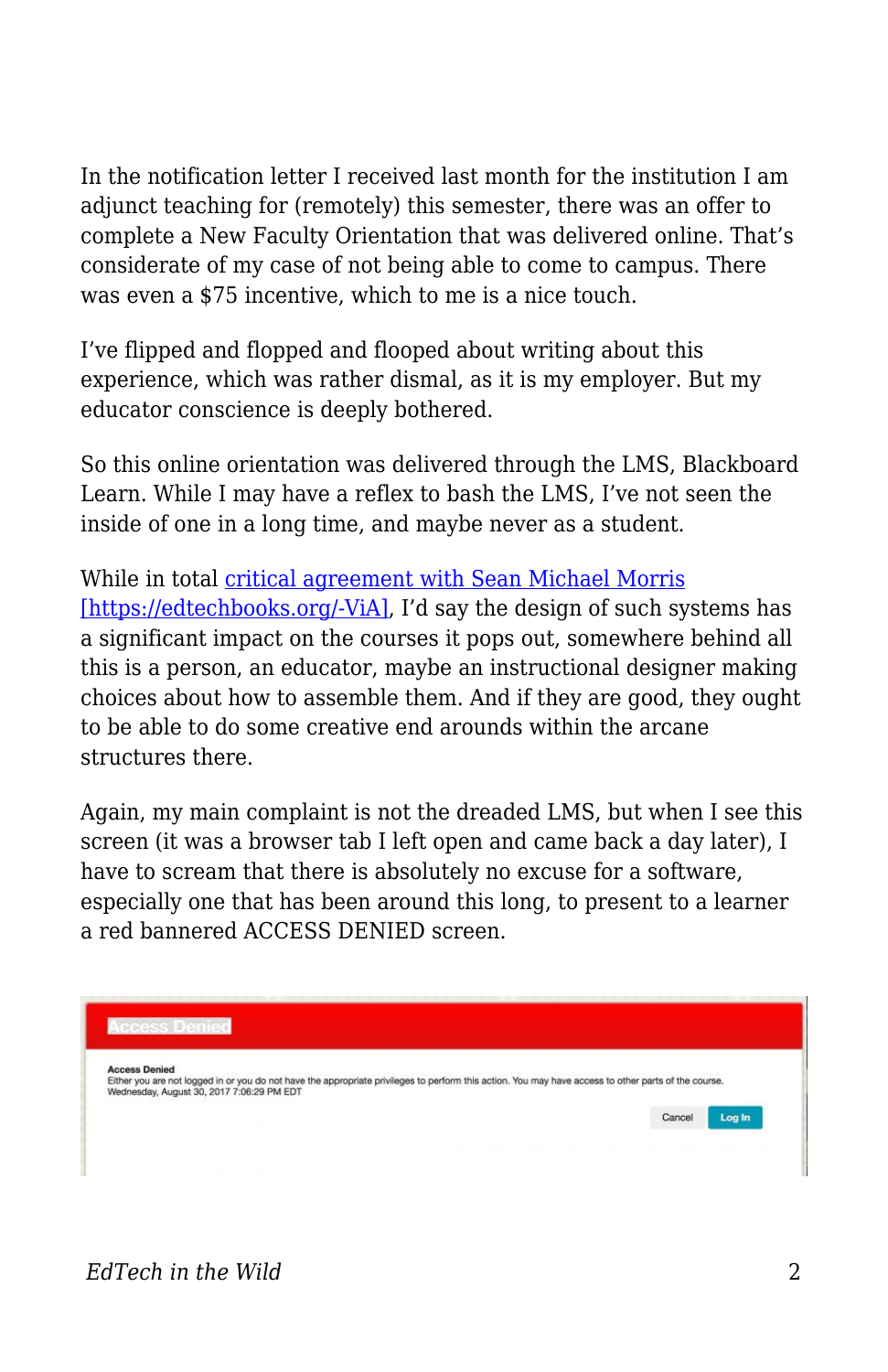#### **This is abhorrent, repulsive, and wrong on every front.** Most

modern web application systems like my bank, my insurance company, present warnings when my session is about time out, and if it does, will leave a human message, like

|  | Your session is about to end.                                                                                                                                                                  |                              |                            |                             |    |  |
|--|------------------------------------------------------------------------------------------------------------------------------------------------------------------------------------------------|------------------------------|----------------------------|-----------------------------|----|--|
|  | You've been inactive for a while. For your security, we'll automatically sign you out in<br>approximately 1 minute. You may choose "Stay signed in" to continue or sign out if you're<br>done. |                              |                            |                             |    |  |
|  |                                                                                                                                                                                                | Associated in Production for | <b>Postage balones \$3</b> | <b>Credicalt protection</b> |    |  |
|  | Sign out                                                                                                                                                                                       |                              | <b>Stay signed in</b>      |                             | Οn |  |
|  |                                                                                                                                                                                                |                              |                            |                             |    |  |

A humanly worded warning from my bank. Why can't an LMS do this?

If I do not do anything, it lets me know "You've been signed out."

There is a huge difference between that and ACCESS DENIED. Huge. [I'm a human being damnit, my life has value](https://youtu.be/N4ijDjKj4ZQ?t=1m13s) [\[https://edtechbooks.org/-DoH\].](https://youtu.be/N4ijDjKj4ZQ?t=1m13s)

Blackboard has been around about since the time my students were born, and they cannot do better human experience design than ACCESS DENIED?

I do not know if these screens are built into Blackboard or if it is the way it is locally set up, but this is wrong, vile on every level. What is a student new to online learning mean to feel upon seeing such a message?

But that's easy pickings for criticism.

What's equally bad is the "design" of this course (air quotes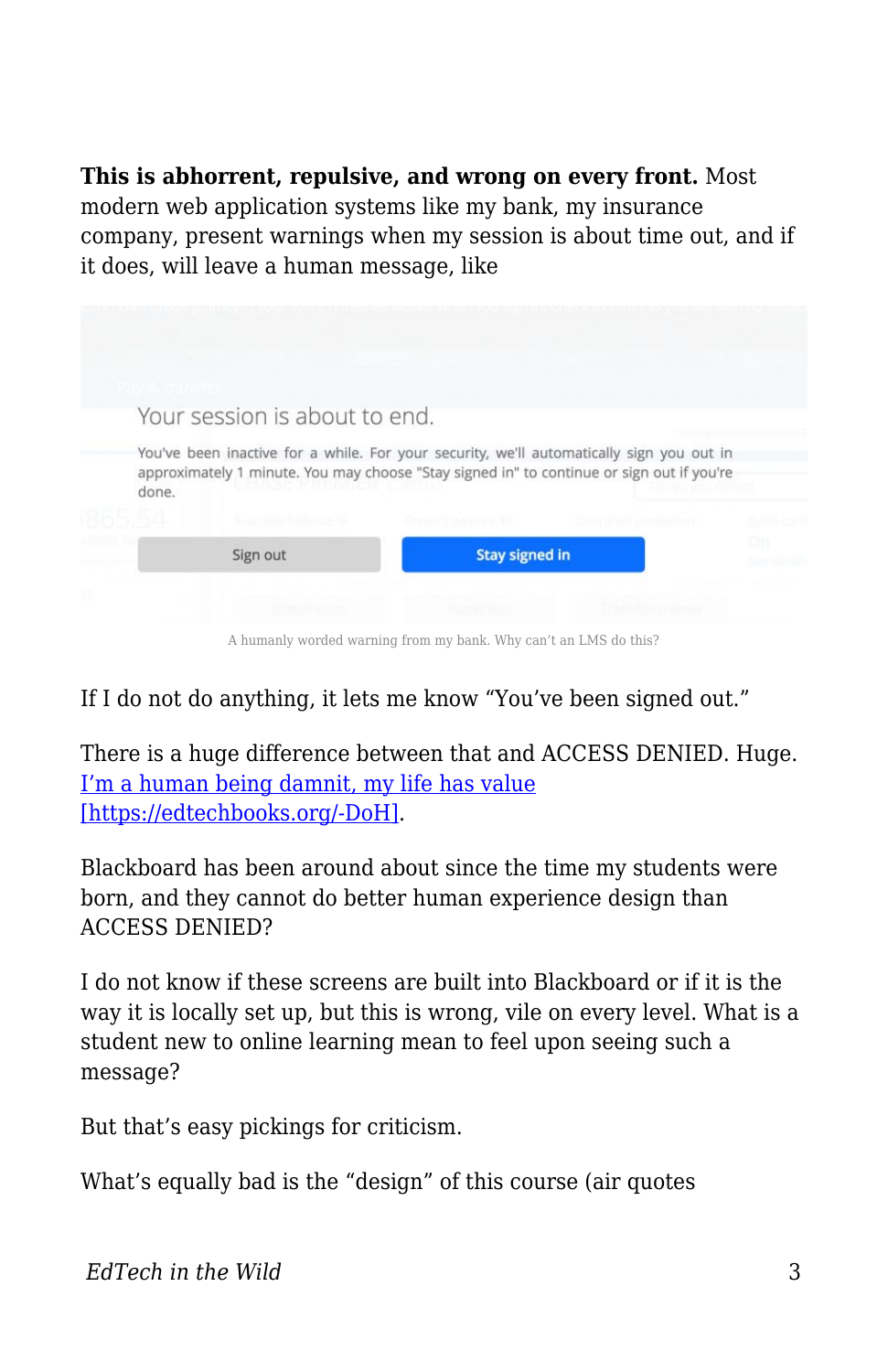intentional).

Despite adding data tracking and more quiz tools, this Blackboard course I saw tells me the basic structure of the system has not evolved at all since I first saw it in the late 1990s.



Pixabay image by EsaRuitta shared into the public domain using Creative Commons CC0

It's folders of folders of [folders of…] of documents all the way down.

Each course is a storage device (easily disposed of), inside you find folders for units, modules, and inside a recursive directory structure of more content files. The course I saw had 10 folders or units, in each one was a page with a list of objectives, a content folder that contained only an index of links to Word documents, Powerpoint files, external web links. Then there was an "assessment" a multiple choice quiz.

This course was set up that I could not proceed to say unit 2 until I passed the quiz does unit 1.

Let me break down few things.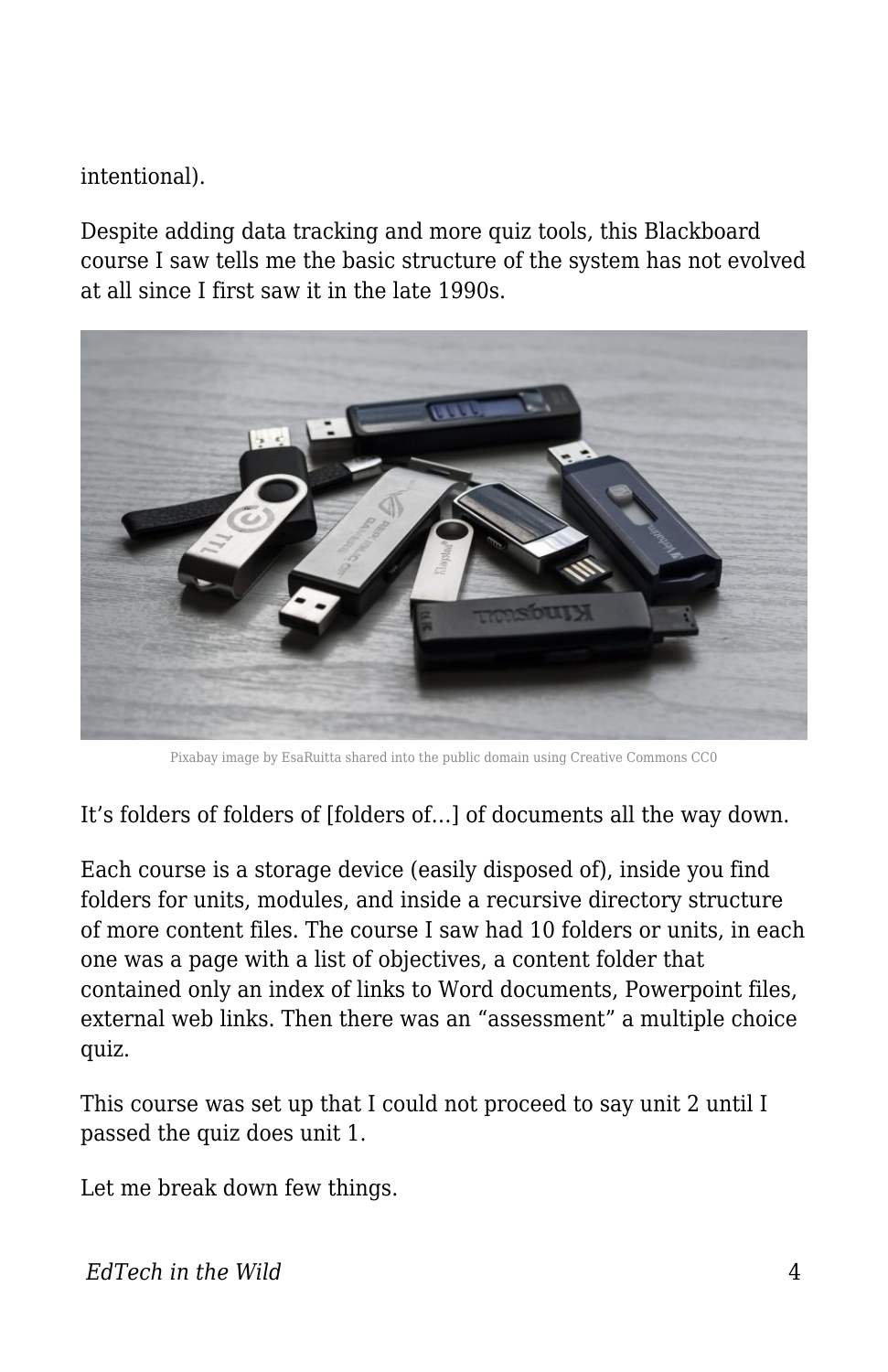# **I Don't Mind Objectives But…**

I fully accept that Objectives are useful when designing a course, like a sticky note that keeps you focused on how you design it. As a learner, I almost never look at them. First of all, they are not my objectives. They are the objectives of the course for me. Does the course care what I want to learn? Nope.

My objectives in taking a new faculty orientation might be:

- To learn more about the history, culture of the institution.
- To understand the students who attend it.
- To know resources, people who can support me as a teacher.
- To know other resources/departments I may need to use.

My objective is to be a great teacher and for my students to do exceptional work.

But the objectives of this New Faculty Orientation are really to tell me the names, locations, services of various administrative offices, to inform of policies. The opening unit did have some suggestions, quasi messages about teaching. The nine others had almost nothing to do with pedagogy.

### **It's Lonely Out in Online Learning Space**

This course had no voice, no character, no personality. And it treated me the same, there was nothing that acted like it was a person talking to me. It was really "Here are objectives, a pile of content, and you must pass the quizzes to proceed." This is brutal, content-centric, nonhuman, un-empathetic design.

There was nothing to connect the disparate pieces of content, to weave connections.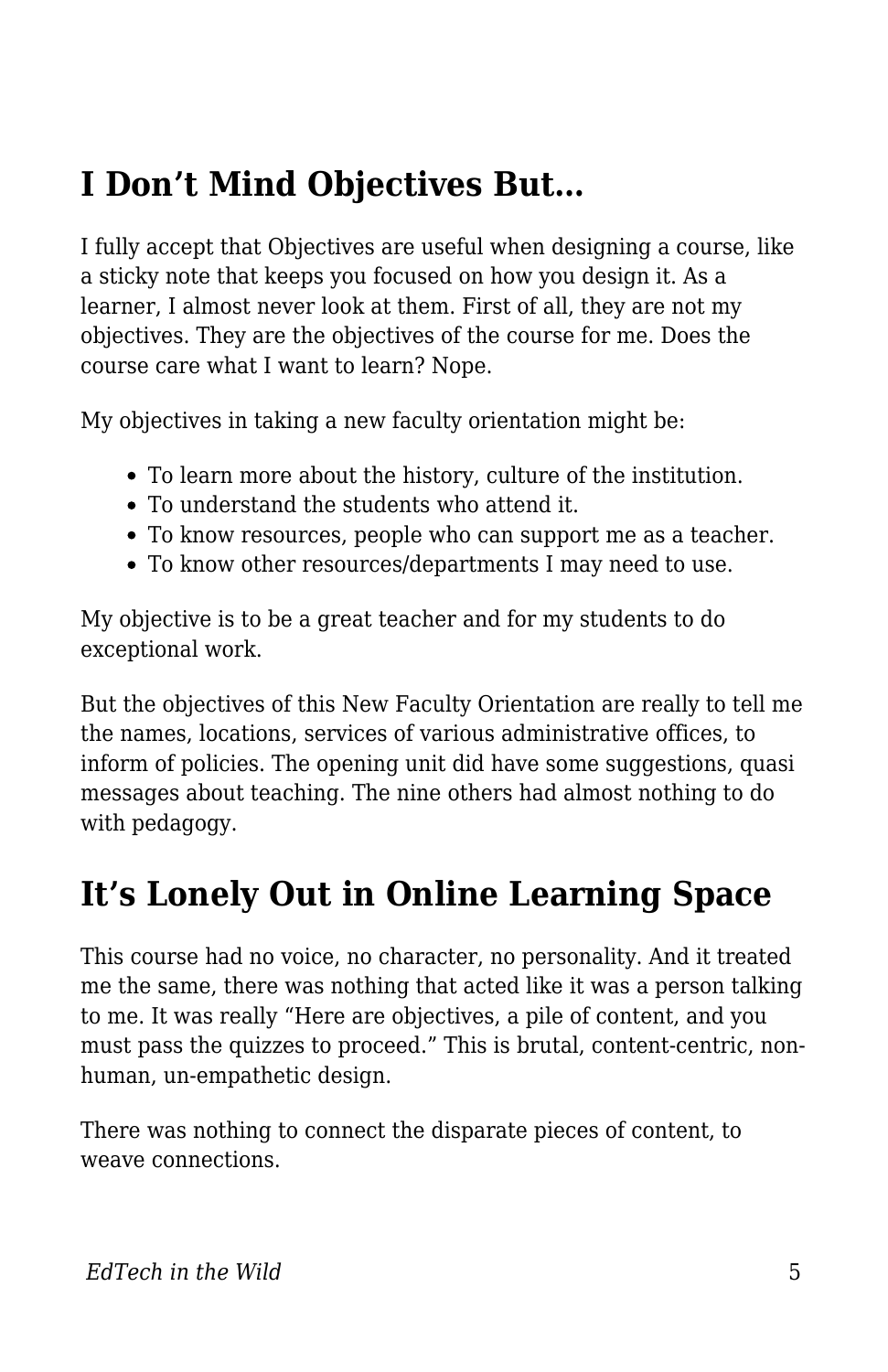And mostly, there was no social/presence of others. I was drifting alone in online learning space.

The opening unit was the only one I actually even saw humans. It was a one hour video of a provost welcoming new faculty at an in person orientation. (I should add, that the intro to the unit said estimated completion time as 20-30 minutes yet the content was an hour long video. Do the math).

This is huge design flaw in online instruction, that a video of what is done in person would be effective to an online learner (I should add the video quality was such that I could barely hear the people in the audience).

### **Meaningless, Inane Assessments**

If you really want me to feel a sense of accomplishment in a course, for \*\*\*\*\*'s sake do not build it as a set of multiple choice questions that I can pass merely by analyzing the responses.

Frankly after sifting through that first unit, seeing that there were 9 more, I was ready to say fugggedaboudddit.

Then I had an idea. The end of unit "assessments" (which I will keep putting air quotes around) were 4-8 multiple choice questions. You had to pass them to move on to the next unit– by the way I find this lock step approach an insult to my intelligence, it's a method right out of the ways prisons operate.

When you submitted a quiz, it told you what you got right and wrong, and offers the chance to retake the quiz.

That's where my light bulb went BING. **I would do what any student would do.** Given this brutal instructional treatment, my objective now is to jump through the system hoops as quickly as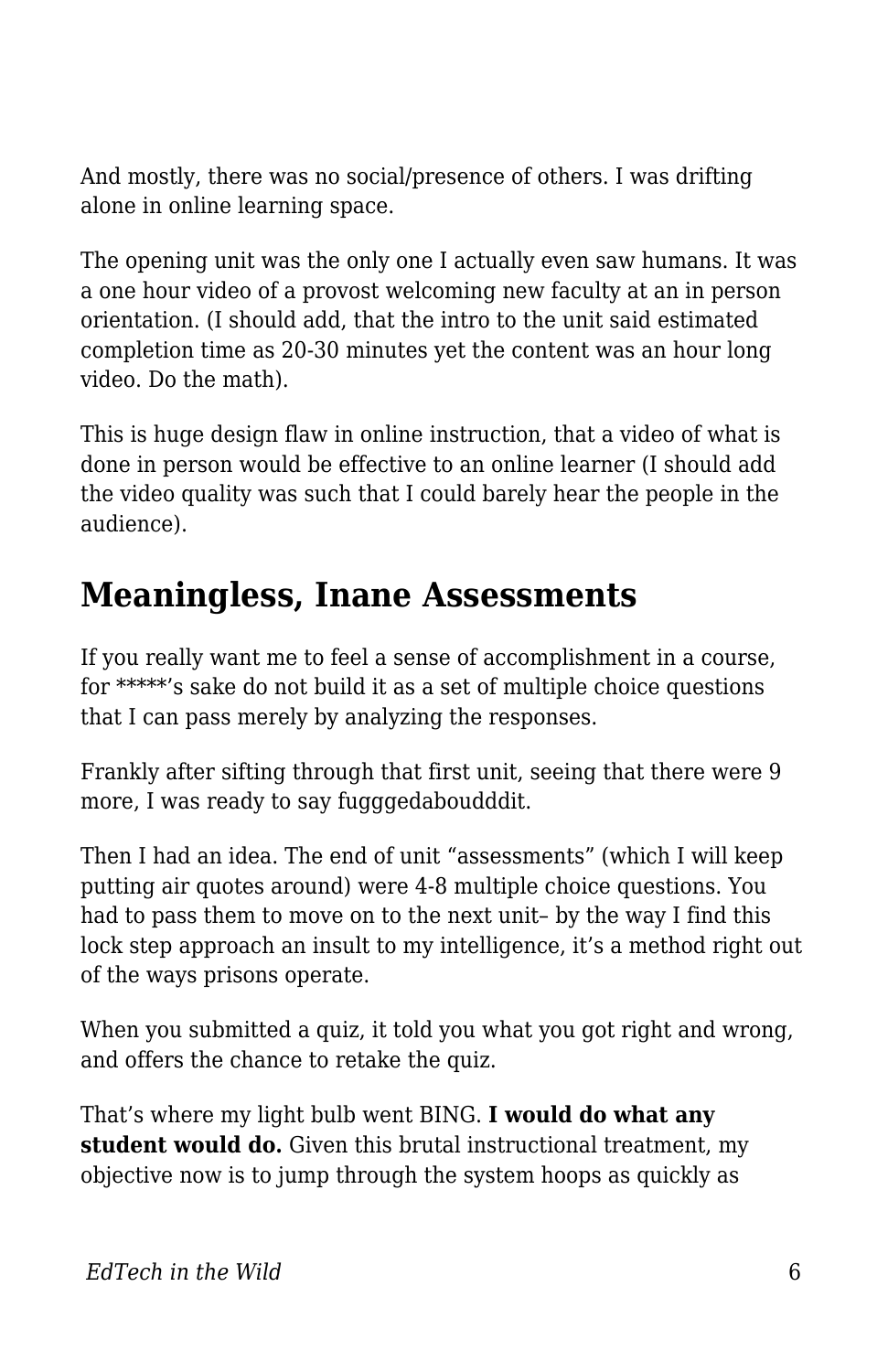possible to get back to doing something worthwhile.

**I decided to skip all the unit content, and go directly to the quizzes.** When I got my results, I wrote down on a piece of paper the correct answers, and retook the quiz.



In this way, I completed the entire course in about 75 minutes, while I ate dinner. I have always been skilled at multiple choice tests (is there a job where I can use this skill?), and in fact, without reviewing any content, I passed on the first time through the units on Instructional Computing, Ethics, and Affirmative Action.

These are the types of questions I could answer simply by discarding the obvious wrong ones or just applying logic.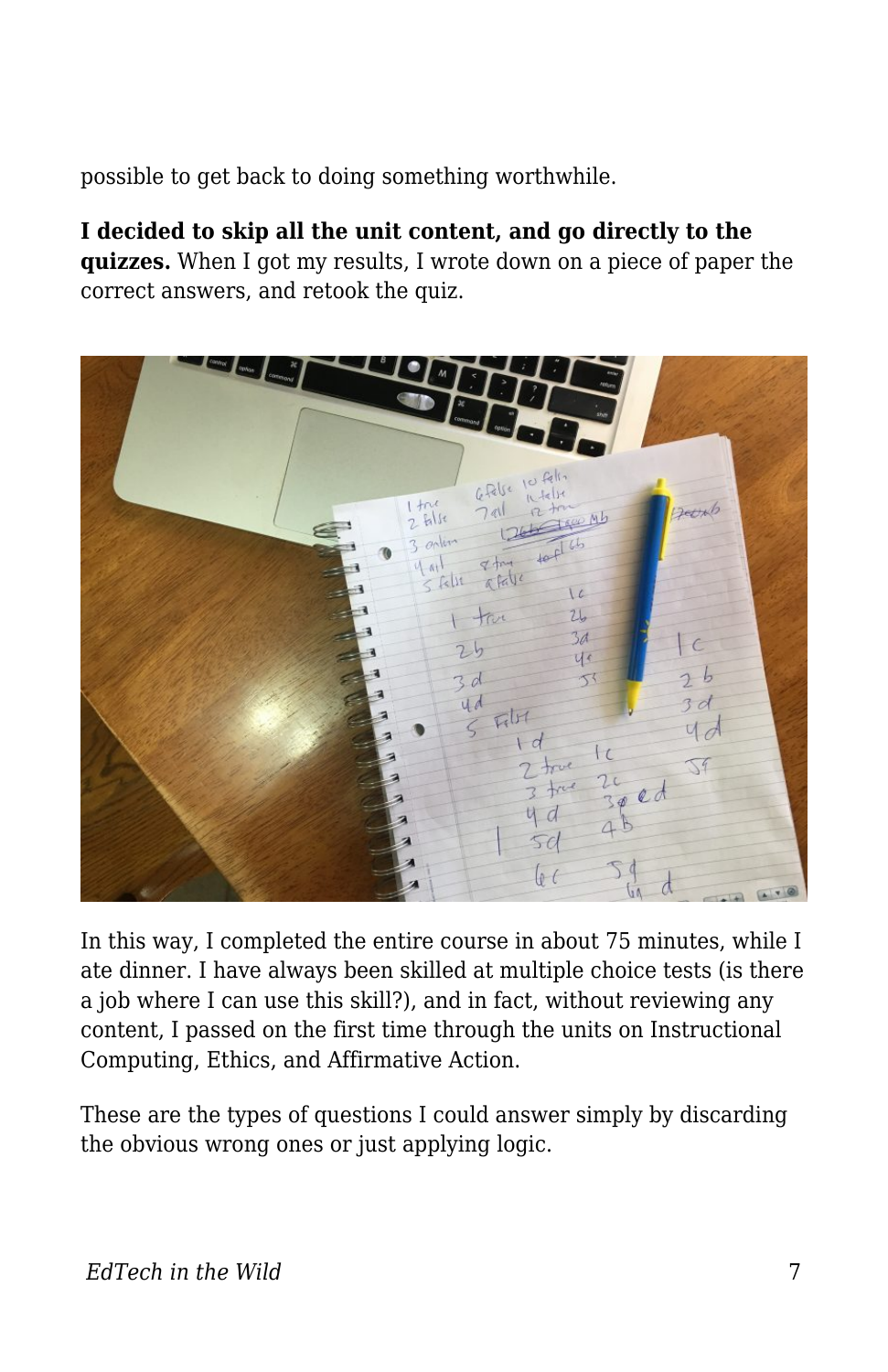#### QUESTION

The goal of the student conduct process at is to punish students for breaking the law

| True  |
|-------|
| False |

#### **QUESTION**

Adjuncts are permitted to accept gifts related to his/her official job duties.

**True False** 

### **QUESTION**

Who can I call to access my Email account?

a. The Office of Computer and Information Services

- b. The Office of Human Resources
- C. The Cafeteria
- d. The Athletics Department

These are obvious (well to me) terrible assessment questions. When I see these kinds of questions, it signals to me "This is a game" that they don't really care about what I have learned, they care about looking like they care about what I have learned. This assesses absolutely nothing.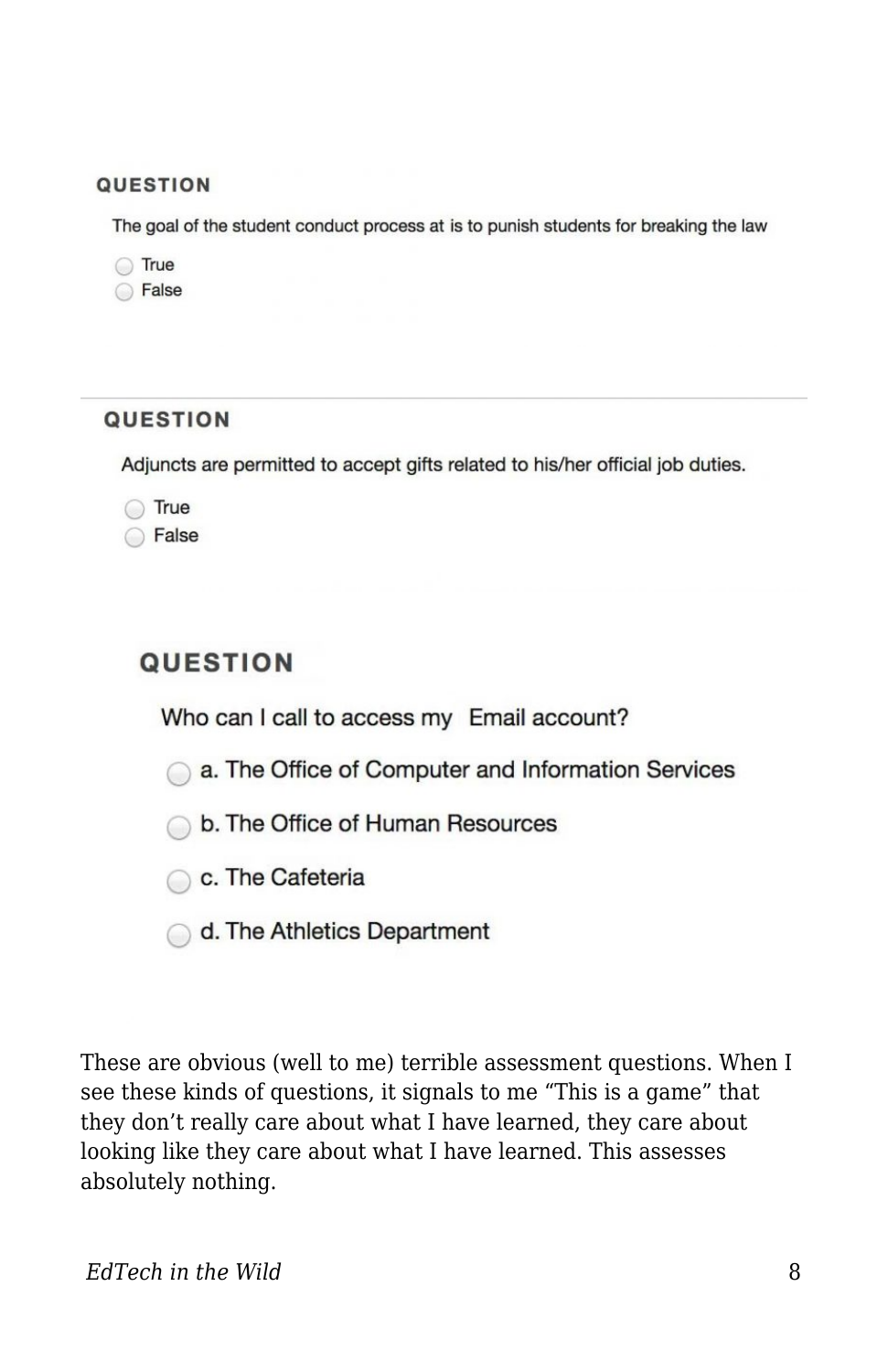When I lose respect for your "assessment", I lose respect for your content, and your objectives. It's not only disposable, this is completely worthless no matter how many charts and graphs you can generate from its data.

## **Fin**

In the end, none of my objectives for this faculty orientation were met. And the fact I can pass the "assessment" without seeing a shred of content should signify the designers' objectives are not met either. My objective became "how can I pass this thing as effortlessly and quickly as possible."

I have no idea how widespread this style of course design is in higher education. It scares me to even wonder. This is not totally the fault of the LMS, a person or group of persons made these design decisions and put them into place.

The answer is not in the technology, it's PEBKAC.

And now I have to wonder if the Storm Troopers are coming after me…